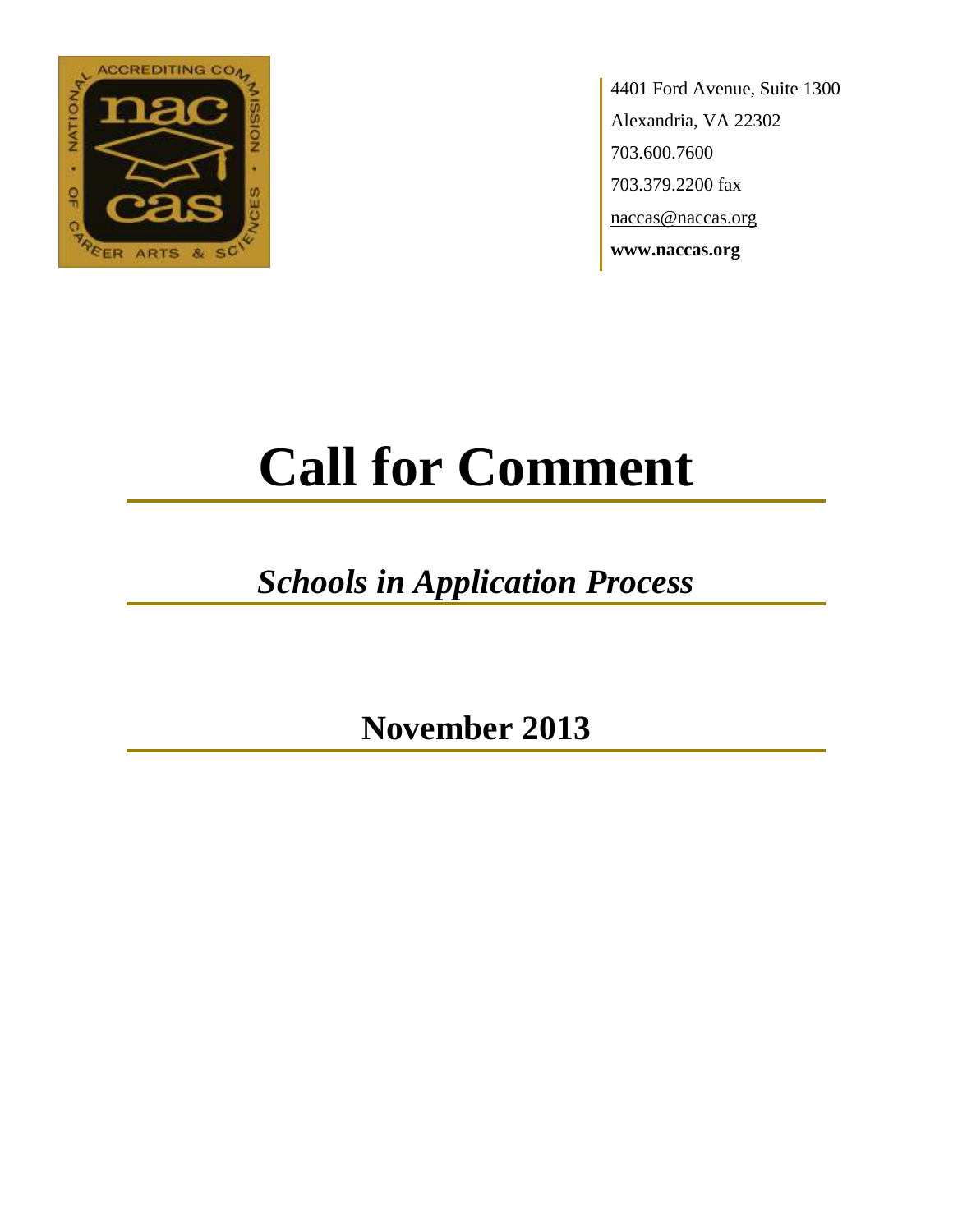#### -- **List of Schools in the Application Process**

*In accordance with Sections 10.0 and 10.1 of NACCAS' Rules of Practice and Procedure and 34 CFR 602.23(b), the NACCAS Board of Commissioners seeks comments on institutions that are currently in the process of applying for accreditation or renewal of accreditation.*

Instructions: If you have information that would contribute to the Commission's review of any of the institutions listed below, please complete the attached comment form and e-mail it to Afsheen Mirza at [amirza@naccas.org.](mailto:amirza@naccas.org) Please include the following in the subject line of your email: School List Call for Comment: November 2013. Pursuant to Section 10.1 of NACCAS' *Rules of Practice and Procedure*, please submit all comments within (15) days of the date of distribution of this Call for Comment.

#### Arkansas

Parkwest Barber School and Ref. #A43044-05 220 West Main Street Blytheville, AR 72315 **Process: Initial Additional Location Accreditation**

#### California

Borner's Barber College Ref. #A14344-01 5723 Atlantic Avenue Long Beach, CA 90805 **Process: Initial Additional Location Accreditation**

#### Missouri

Essentials Academy of Cosmetology Ref. #I12029-00 4302 Howard Bush Drive Neosho, MO 64850 **Process: Initial Accreditation**

#### Ohio

Flawless Barber Academy Ref. #A24009-01 13100 Shaker Square Cleveland, OH 44120 **Process: Initial Additional Location Accreditation**

#### Oklahoma

Academy of Salon & Spa Ref. #A13004-01 3040 South Muskogee Avenue, Suite 105 Tahlequah, OK 74464 **Process: Initial Additional Location Accreditation**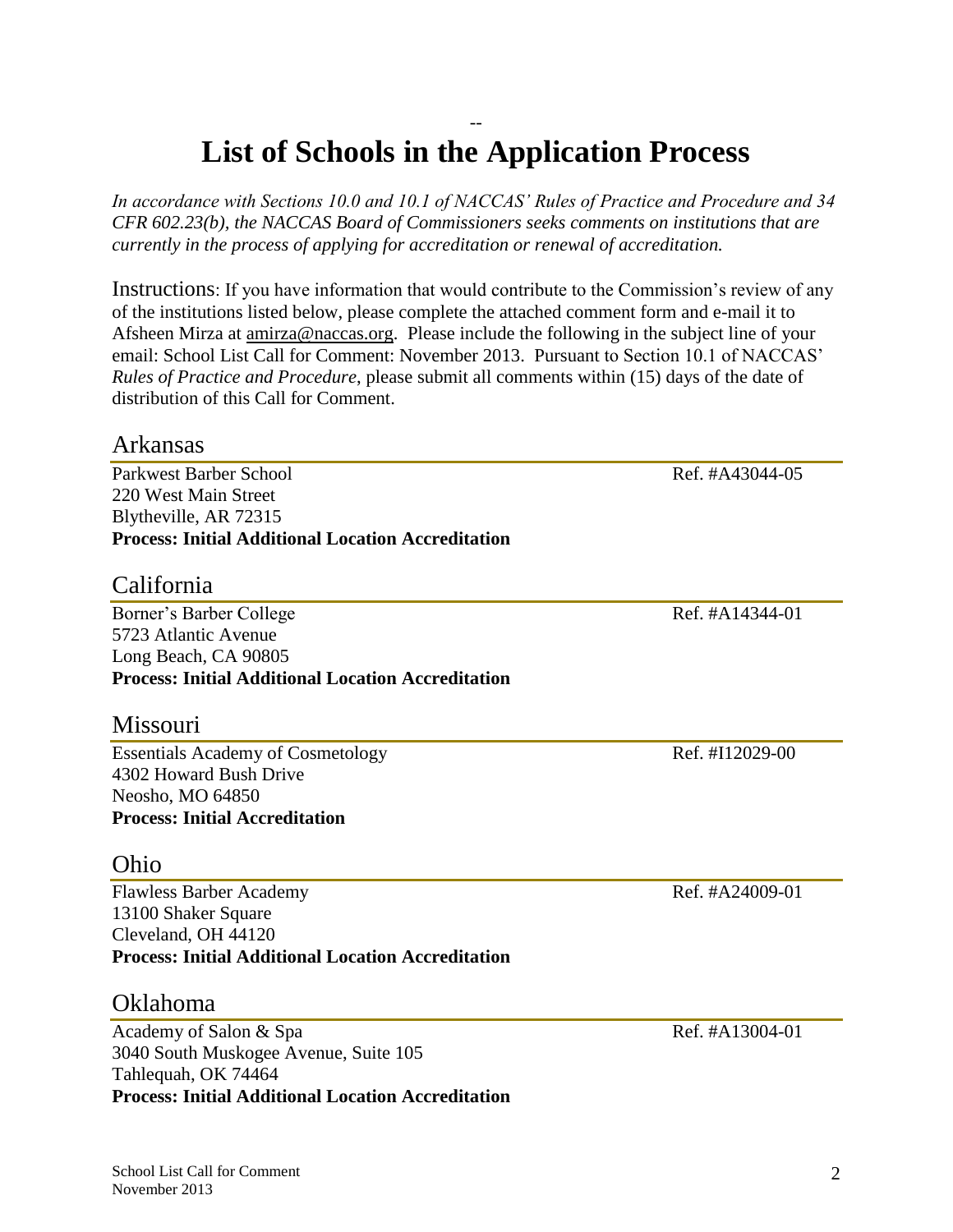#### Tennessee

Master's Barber & Styling College, Inc. Ref. #I11013-00 14665 – D Lebanon Road Old Hickory, TN 37138 **Process: Initial Accreditation**

#### Washington

Aveda Institute Portland Ref. #A47045-01 6615 NE Fourth Plain Boulevard Vancouver, WA 98661 **Process: Initial Additional Location Accreditation**